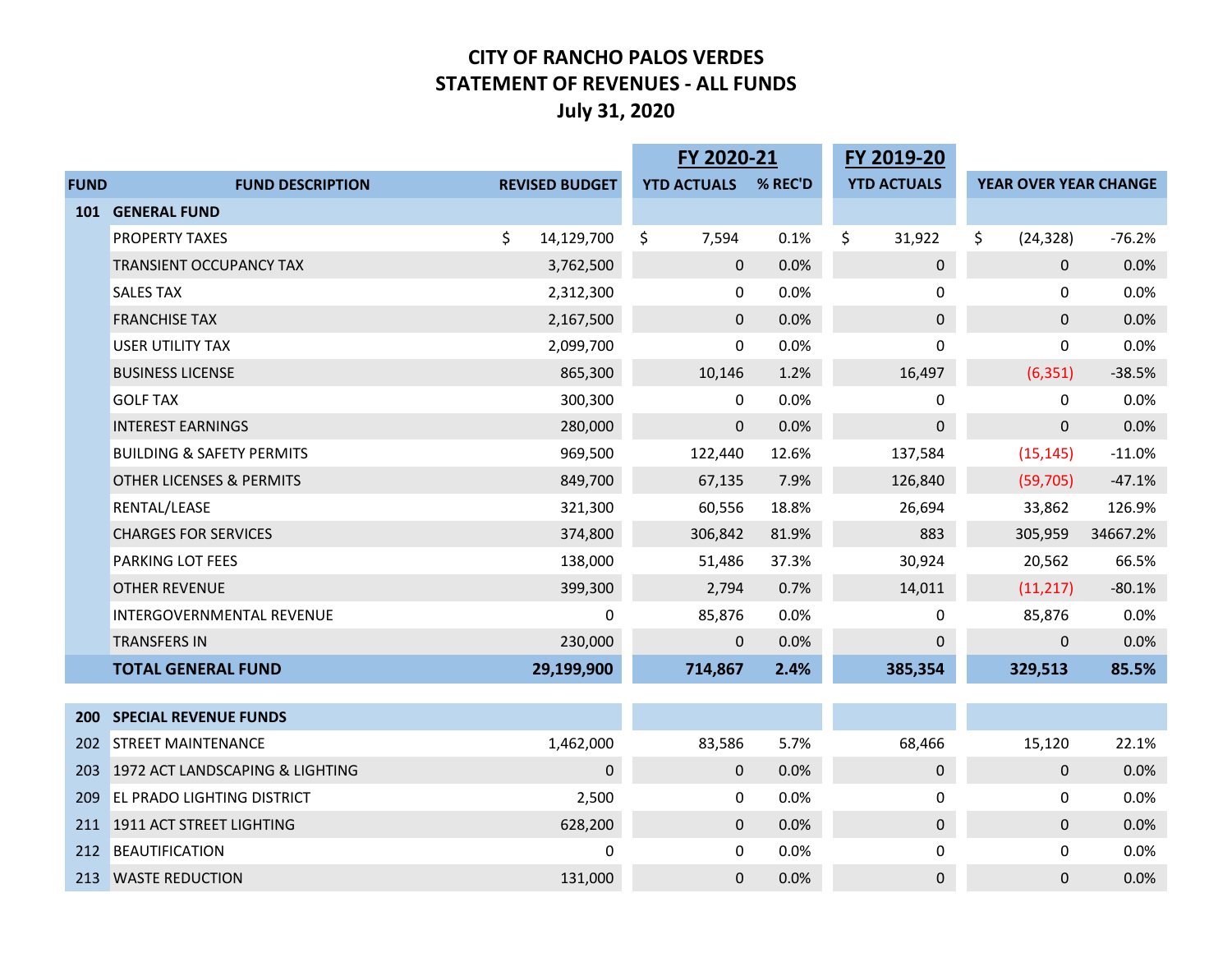#### **CITY OF RANCHO PALOS VERDES STATEMENT OF REVENUES ‐ ALL FUNDS July 31, 2020**

|             |                                          |                       | FY 2020-21         |         | FY 2019-20         |                       |           |
|-------------|------------------------------------------|-----------------------|--------------------|---------|--------------------|-----------------------|-----------|
| <b>FUND</b> | <b>FUND DESCRIPTION</b>                  | <b>REVISED BUDGET</b> | <b>YTD ACTUALS</b> | % REC'D | <b>YTD ACTUALS</b> | YEAR OVER YEAR CHANGE |           |
| 214         | AIR QUALITY MANAGEMENT                   | 55,000                | 0                  | 0.0%    | 0                  | 0                     | 0.0%      |
| 215         | PROPOSITION C                            | 702,400               | 64,768             | 9.2%    | 64,808             | (40)                  | $-0.1%$   |
| 216         | PROPOSITION A                            | 849,400               | 78,084             | 9.2%    | 78,131             | (48)                  | $-0.1%$   |
| 217         | <b>PUBLIC SAFETY GRANTS</b>              | 157,700               | $\mathbf 0$        | 0.0%    | $\pmb{0}$          | 0                     | 0.0%      |
| 220         | <b>MEASURE R</b>                         | 545,400               | 48,593             | 8.9%    | 48,560             | 33                    | 0.1%      |
| 221         | <b>MEASURE M</b>                         | 530,000               | 55,122             | 10.4%   | 54,545             | 578                   | 1.1%      |
| 222         | <b>HABITAT RESTORATION</b>               | 12,400                | $\boldsymbol{0}$   | 0.0%    | 0                  | 0                     | 0.0%      |
| 223         | <b>SUBREGION ONE MAINTENANCE</b>         | 24,000                | $\mathbf 0$        | 0.0%    | $\pmb{0}$          | $\mathbf{0}$          | 0.0%      |
| 224         | <b>MEASURE A MAINTENANCE</b>             | 91,000                | 0                  | 0.0%    | 0                  | 0                     | 0.0%      |
| 225         | ABALONE COVE SEWER DISTRICT              | 52,000                | $\mathbf 0$        | 0.0%    | $\pmb{0}$          | $\mathbf{0}$          | 0.0%      |
| 227         | <b>GINSBERG CULTURAL ARTS BLDG.</b>      | 0                     | 0                  | 0.0%    | $\mathbf 0$        | 0                     | 0.0%      |
| 228         | DONOR RESTRICTED CONTRIBUTIONS           | 25,000                | $\mathbf 0$        | 0.0%    | 2,000              | (2,000)               | $-100.0%$ |
|             | <b>TOTAL SPECIAL REVENUE FUNDS</b>       | 5,268,000             | 330,153            | 6.3%    | 316,510            | 13,643                | 4.3%      |
|             |                                          |                       |                    |         |                    |                       |           |
| 300         | <b>CAPITAL PROJECTS FUNDS</b>            |                       |                    |         |                    |                       |           |
| 310         | COMMUNITY DEVELOPMENT BLOCK GRANT (CDBG) | 217,700               | 0                  | 0.0%    | 0                  | 0                     | 0.0%      |
| 330         | <b>INFRASTRUCTURE IMPROVEMENTS</b>       | 2,394,000             | $\mathbf 0$        | 0.0%    | $\pmb{0}$          | 0                     | 0.0%      |
| 331         | <b>FEDERAL GRANTS</b>                    | 0                     | 0                  | 0.0%    | $\pmb{0}$          | 0                     | 0.0%      |
| 332         | <b>STATE GRANTS</b>                      | $\mathbf 0$           | $\boldsymbol{0}$   | 0.0%    | $\pmb{0}$          | 0                     | 0.0%      |
| 334         | <b>QUIMBY PARK DEVELOPMENT</b>           | 25,000                | 23,652             | 94.6%   | 0                  | 23,652                | 0.0%      |
| 336         | LOW-MODERATE INCOME HOUSING              | 46,200                | $\mathbf 0$        | 0.0%    | $\pmb{0}$          | $\mathbf 0$           | 0.0%      |
| 337         | AFFORDABLE HOUSING PROJECTS              | 15,000                | 0                  | 0.0%    | 0                  | 0                     | 0.0%      |
| 338         | DEVELOP IMPACT MITIGATION (EET)          | 10,000                | $\mathbf 0$        | 0.0%    | $\pmb{0}$          | 0                     | 0.0%      |
| 340         | <b>BICYCLE &amp; PEDESTRIAN ACCESS</b>   | 0                     | 0                  | 0.0%    | 0                  | 0                     | 0.0%      |
|             | <b>TOTAL CAPITAL PROJECTS FUNDS</b>      | 2,707,900             | 23,652             | 0.9%    | $\mathbf{0}$       | 23,652                | 0.0%      |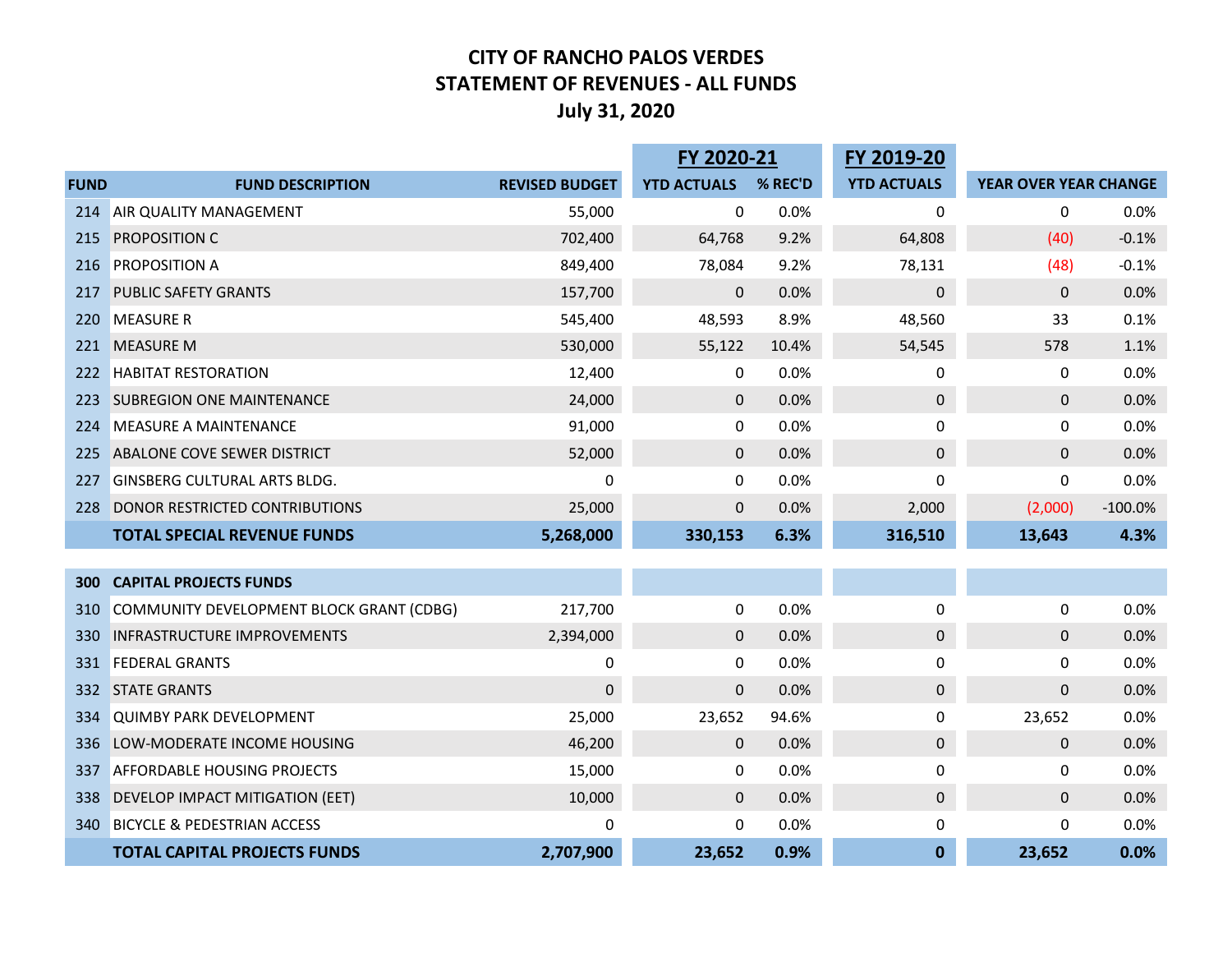#### **CITY OF RANCHO PALOS VERDES STATEMENT OF REVENUES ‐ ALL FUNDS July 31, 2020**

|             |                                                    |   |                       | FY 2020-21         |              |         |    | FY 2019-20         |                       |       |
|-------------|----------------------------------------------------|---|-----------------------|--------------------|--------------|---------|----|--------------------|-----------------------|-------|
| <b>FUND</b> | <b>FUND DESCRIPTION</b>                            |   | <b>REVISED BUDGET</b> | <b>YTD ACTUALS</b> |              | % REC'D |    | <b>YTD ACTUALS</b> | YEAR OVER YEAR CHANGE |       |
| 500         | <b>ENTERPRISE FUNDS</b>                            |   |                       |                    |              |         |    |                    |                       |       |
| 501         | <b>WATER QUALITY FLOOD PROTECTION</b>              |   | 0                     |                    | 0            | 0.0%    | 0  |                    | 0                     | 0.0%  |
|             | <b>TOTAL ENTERPRISE FUNDS</b>                      |   | $\mathbf 0$           | $\mathbf{0}$       |              | 0.0%    |    | $\bf{0}$           | $\mathbf{0}$          | 0.0%  |
|             |                                                    |   |                       |                    |              |         |    |                    |                       |       |
| 600         | <b>INTERNAL SERVICE FUND</b>                       |   |                       |                    |              |         |    |                    |                       |       |
| 681         | <b>EQUIPMENT REPLACEMENT</b>                       |   | 138,300               |                    | 0            | 0.0%    |    | 0                  | 0                     | 0.0%  |
| 685         | <b>EMPLOYEE BENEFITS</b>                           |   | $\mathbf 0$           |                    | $\mathbf{0}$ | 0.0%    |    | $\mathbf{0}$       | $\Omega$              | 0.0%  |
|             | <b>TOTAL INTERNAL SERVICE FUNDS</b>                |   | 138,300               | $\mathbf{0}$       |              | 0.0%    |    | $\mathbf{0}$       | $\mathbf{0}$          | 0.0%  |
|             |                                                    |   |                       |                    |              |         |    |                    |                       |       |
|             | <b>REDEVELOPMENT AGENCY</b>                        |   |                       |                    |              |         |    |                    |                       |       |
| 701         | <b>REDEVELOPMENT OBLIGATION</b>                    |   | $\Omega$              |                    | 0            | 0.0%    |    | $\Omega$           | 0                     | 0.0%  |
|             | <b>TOTAL REDEVELOPMENT AGENCY</b>                  |   | $\mathbf 0$           | $\mathbf{0}$       |              | 0.0%    |    | $\mathbf 0$        | $\mathbf{0}$          | 0.0%  |
|             |                                                    |   |                       |                    |              |         |    |                    |                       |       |
|             | <b>IMPROVEMENT AUTHORITIES</b>                     |   |                       |                    |              |         |    |                    |                       |       |
| 285         | IA - PORTUGUESE BEND MAINTENANCE                   |   | 22,600                |                    | 0            | 0.0%    |    | 0                  | $\Omega$              | 0.0%  |
| 795         | <b>IMPROVEMENT AUTHORITY - ABALONE COVE MAINT.</b> |   | 2,600                 |                    | $\mathbf{0}$ | 0.0%    |    | $\Omega$           | $\Omega$              | 0.0%  |
|             | <b>TOTAL IMPROVEMENT AUTHORITIES</b>               |   | 25,200                |                    | $\mathbf{0}$ | 0.0%    |    | $\mathbf 0$        | $\mathbf{0}$          | 0.0%  |
|             |                                                    |   |                       |                    |              |         |    |                    |                       |       |
|             | <b>TOTAL REVENUES</b>                              | Ś | 37,339,300            | \$<br>1,068,673    |              | 2.9%    | \$ | 701,864            | \$<br>366,809         | 52.3% |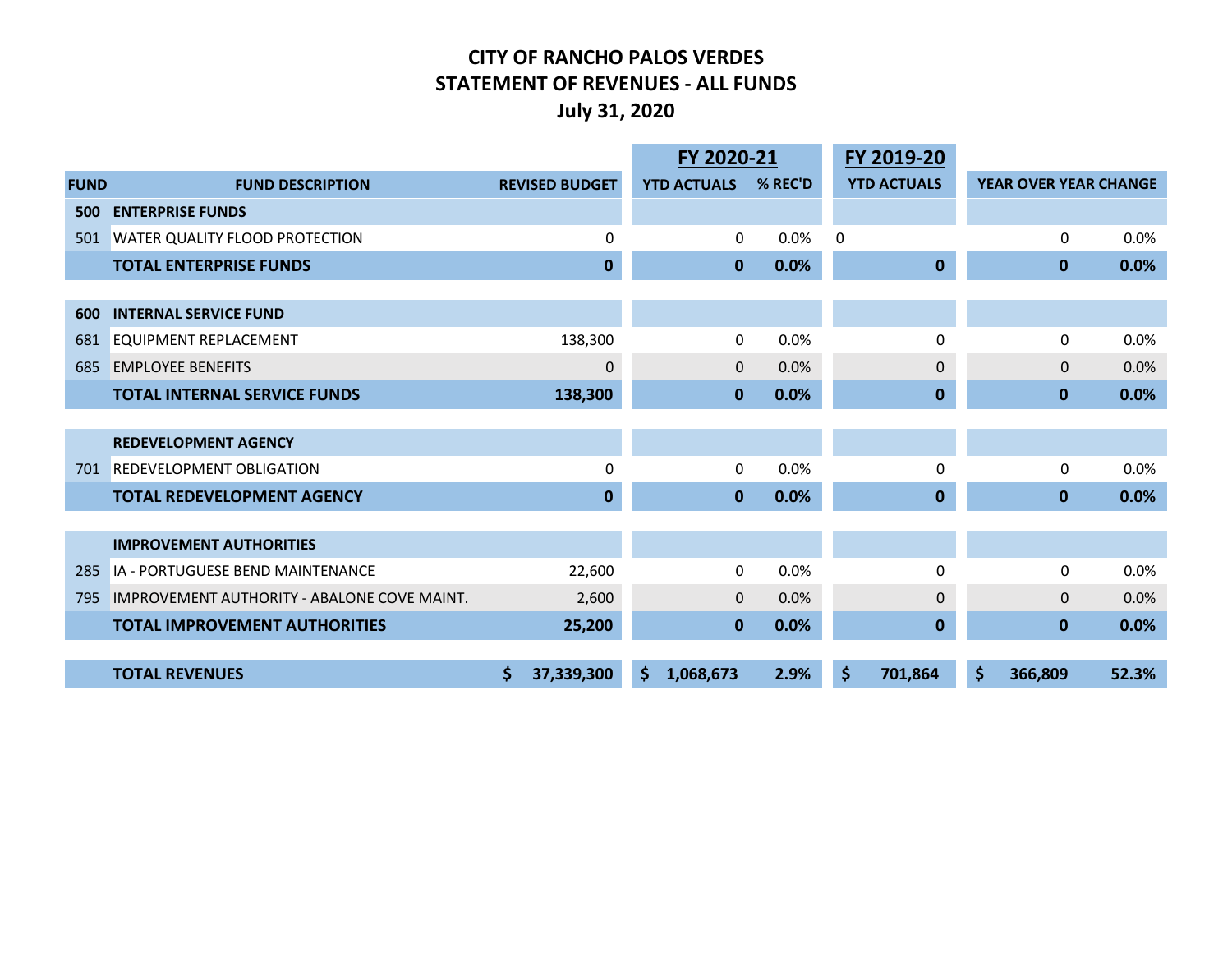|     |                        |                   |                                         |                |                       |                    |                    |                     | <b>AVAILABLE</b> |        |
|-----|------------------------|-------------------|-----------------------------------------|----------------|-----------------------|--------------------|--------------------|---------------------|------------------|--------|
|     | <b>FUND DEPARTMENT</b> | <b>ACCOUNT</b>    | <b>ACCOUNT DESCRIPTION</b>              | <b>TYPE</b>    | <b>REVISED BUDGET</b> | <b>YTD REVENUE</b> | <b>MTD REVENUE</b> | <b>ENCUMBRANCES</b> | <b>BUDGET</b>    | % USED |
| 101 | 0000                   | 101-300-0000-3101 | <b>GOLF TAXES</b>                       | $\mathsf{R}$   | $-300,300$            | 0.00               | 0.00               | 0.00                | $-300,300$       | 0.00   |
| 101 | 0000                   | 101-300-0000-3102 | <b>PROPERTY TAXES - SECURED</b>         | ${\sf R}$      | $-8,553,800$          | 0.00               | 0.00               | 0.00                | $-8,553,800$     | 0.00   |
| 101 | 0000                   | 101-300-0000-3107 | PROPERTY TAXES - IN LIEU OF             | ${\sf R}$      | $-5,275,900$          | 0.00               | 0.00               | 0.00                | $-5,275,900$     | 0.00   |
| 101 | 0000                   | 101-300-0000-3108 | PROPERTY TAXES - RPTTF RDA              | ${\sf R}$      | $-25,000$             | $-7,593.71$        | $-7,593.71$        | 0.00                | $-17,406$        | 30.40  |
| 101 | 0000                   | 101-300-0000-3110 | PROPERTY TRANSFER TAXES                 | $\overline{R}$ | $-275,000$            | 0.00               | 0.00               | 0.00                | $-275,000$       | 0.00   |
| 101 | 0000                   | 101-300-0000-3111 | <b>FRANCHISE TAXES</b>                  | $\mathsf{R}$   | $-2,167,500$          | 0.00               | 0.00               | 0.00                | $-2,167,500$     | 0.00   |
| 101 | 0000                   | 101-300-0000-3112 | <b>SALES TAXES</b>                      | $\mathsf{R}$   | $-2,240,000$          | 0.00               | 0.00               | 0.00                | $-2,240,000$     | 0.00   |
| 101 | 0000                   | 101-300-0000-3113 | <b>SALES TAXES PSAF</b>                 | $\mathsf{R}$   | $-72,300$             | 0.00               | 0.00               | 0.00                | $-72,300$        | 0.00   |
| 101 | 0000                   | 101-300-0000-3114 | UTILITY USERS TAXES - ELEC.             | $\mathsf{R}$   | $-982,200$            | 0.00               | 0.00               | 0.00                | $-982,200$       | 0.00   |
| 101 | 0000                   | 101-300-0000-3115 | UTILITY USERS TAXES - WATER             | $\mathsf{R}$   | $-747,500$            | 0.00               | 0.00               | 0.00                | $-747,500$       | 0.00   |
| 101 | 0000                   | 101-300-0000-3116 | UTILITY USERS TAXES - GAS               | $\mathsf{R}$   | $-370,000$            | 0.00               | 0.00               | 0.00                | $-370,000$       | 0.00   |
| 101 | 0000                   | 101-300-0000-3120 | TRANSIENT OCC. TAXES - MISC             | $\mathsf{R}$   | $-142,700$            | 0.00               | 0.00               | 0.00                | $-142,700$       | 0.00   |
| 101 | 0000                   | 101-300-0000-3121 | TRANSIENT OCC. TAXES-TERRANEA           | $\mathsf{R}$   | $-3,619,800$          | 0.00               | 0.00               | 0.00                | $-3,619,800$     | 0.00   |
| 101 | 0000                   | 101-300-0000-3202 | <b>BUILDING &amp; SAFETY PERMITS</b>    | $\mathsf{R}$   | $-969,500$            | $-122,439.62$      | $-122,439.62$      | 0.00                | $-847,060$       | 12.60  |
| 101 | 0000                   | 101-300-0000-3203 | PLAN CHECK PERMITS                      | $\overline{R}$ | $-308,400$            | $-16,101.20$       | $-16,101.20$       | 0.00                | -292,299         | 5.20   |
| 101 | 0000                   | 101-300-0000-3205 | <b>FILM PERMITS</b>                     | $\mathsf{R}$   | $-30,700$             | 0.00               | 0.00               | 0.00                | $-30,700$        | 0.00   |
| 101 | 0000                   | 101-300-0000-3206 | <b>ANIMAL LICENSES</b>                  | $\mathsf{R}$   | $-27,400$             | 0.00               | 0.00               | 0.00                | $-27,400$        | 0.00   |
| 101 | 0000                   | 101-300-0000-3207 | <b>BUILDING &amp; SAFETY SMIP</b>       | $\mathsf{R}$   | $-3,000$              | $-406.08$          | $-406.08$          | 0.00                | $-2,594$         | 13.50  |
| 101 | 0000                   | 101-300-0000-3208 | <b>BUILDING &amp; SAFETY ADMIN FEES</b> | $\mathsf{R}$   | $-4,300$              | $-165.00$          | $-165.00$          | 0.00                | $-4,135$         | 3.80   |
| 101 | 0000                   | 101-300-0000-3209 | <b>GEOLOGY PERMITS</b>                  | $\mathsf{R}$   | $-112,900$            | $-15,000.00$       | $-15,000.00$       | 0.00                | $-97,900$        | 13.30  |
| 101 | 0000                   | 101-300-0000-3210 | <b>BUSINESS LICENSE TAXES</b>           | $\mathsf{R}$   | $-865,300$            | $-10,145.50$       | $-10,145.50$       | 0.00                | $-855,155$       | 1.20   |
| 101 | 0000                   | 101-300-0000-3212 | <b>BUSINESS LICENSE PENALTY</b>         | $\mathsf{R}$   | $-17,900$             | $-93.50$           | $-93.50$           | 0.00                | $-17,807$        | 0.50   |
| 101 | 0000                   | 101-300-0000-3213 | PARKING PERMITS-OVERSIZED VEH.          | $\mathsf{R}$   | $-500$                | $-50.00$           | $-50.00$           | 0.00                | $-450$           | 10.00  |
| 101 | 0000                   | 101-300-0000-3214 | PARKING PERMIT DECALS                   | $\mathsf{R}$   | $-300$                | $-38.25$           | $-38.25$           | 0.00                | $-262$           | 12.80  |
| 101 | 0000                   | 101-300-0000-3215 | PLANNING & ZONING PERMITS               | $\mathsf{R}$   | $-271,200$            | $-23,768.50$       | $-23,768.50$       | 0.00                | $-247,432$       | 8.80   |
| 101 | 0000                   | 101-300-0000-3217 | <b>VIEW RESTRORATION PERMITS</b>        | ${\sf R}$      | $-4,800$              | $-5,106.00$        | $-5,106.00$        | 0.00                | 306              | 106.40 |
| 101 | 0000                   | 101-300-0000-3218 | PLANNING MISC. PERMITS                  | $\mathsf{R}$   | $-8,000$              | $-584.00$          | $-584.00$          | 0.00                | $-7,416$         | 7.30   |
| 101 | 0000                   | 101-300-0000-3219 | <b>ROW - MISC PERMITS</b>               | $\mathsf{R}$   | $-74,600$             | $-5,720.00$        | $-5,720.00$        | 0.00                | $-68,880$        | 7.70   |
| 101 | 0000                   | 101-300-0000-3220 | <b>ROW - DUMPSTER PERMITS</b>           | $\mathsf{R}$   | $-3,600$              | $-196.00$          | $-196.00$          | 0.00                | $-3,404$         | 5.40   |
| 101 | 0000                   | 101-300-0000-3501 | <b>TOW FEES</b>                         | $\mathsf{R}$   | $-5,800$              | 0.00               | 0.00               | 0.00                | $-5,800$         | 0.00   |
| 101 | 0000                   | 101-300-0000-3502 | <b>FALSE ALARM</b>                      | $\mathsf{R}$   | $-4,800$              | 0.00               | 0.00               | 0.00                | $-4,800$         | 0.00   |
| 101 | 0000                   |                   | <b>TRAFFIC TICKETS</b>                  | $\mathsf{R}$   | $-61,800$             | 0.00               | 0.00               |                     | $-61,800$        | 0.00   |
|     |                        | 101-300-0000-3503 |                                         | $\mathsf{R}$   |                       |                    |                    | 0.00                |                  |        |
| 101 | 0000<br>0000           | 101-300-0000-3601 | <b>INTEREST EARNINGS</b>                | $\mathsf{R}$   | $-280,000$            | 0.00               | 0.00               | 0.00                | $-280,000$       | 0.00   |
| 101 |                        | 101-300-0000-3602 | RENTAL/LEASES                           | $\mathsf{R}$   | $-141,300$            | $-60,556.21$       | $-60,556.21$       | 0.00                | $-80,744$        | 42.90  |
| 101 | 0000                   | 101-300-0000-3801 | ADMINISTRATIVE OVERHEAD                 |                | $-150,000$            | 0.00               | 0.00               | 0.00                | $-150,000$       | 0.00   |
| 101 | 0000                   | 101-300-0000-3902 | <b>CASP FEES</b>                        | $\mathsf{R}$   | $-4,500$              | 0.00               | 0.00               | 0.00                | $-4,500$         | 0.00   |
| 101 | 0000                   | 101-300-0000-3904 | RDA LOAN REPAYMENT                      | $\mathsf{R}$   | $-298,800$            | $-298,827.00$      | $-298,827.00$      | 0.00                | 27               | 100.00 |
| 101 | 0000                   | 101-300-0000-3908 | <b>RDA ADMINISTRATIVE FEES</b>          | $\mathsf{R}$   | $-16,000$             | $-8,000.00$        | $-8,000.00$        | 0.00                | $-8,000$         | 50.00  |
| 101 | 0000                   | 101-300-0000-3999 | MISCELLANEOUS REVENUE                   | $\mathsf{R}$   | $-60,000$             | $-14.81$           | $-14.81$           | 0.00                | $-59,985$        | 0.00   |
| 101 | 0000                   | 101-300-0000-9217 | <b>TRANSFER - PUBLIC SAFETY</b>         | $\mathsf{R}$   | $-140,000$            | 0.00               | 0.00               | 0.00                | $-140,000$       | 0.00   |
| 101 | 0000                   | 101-300-0000-9224 | TRANSFER - MEASURE A MAINT              | $\mathsf{R}$   | $-90,000$             | 0.00               | 0.00               | 0.00                | $-90,000$        | 0.00   |
| 101 | 1430                   | 101-300-1430-3999 | MISCELLANEOUS REVENUE                   | $\mathsf{R}$   | $-1,500$              | 0.00               | 0.00               | 0.00                | $-1,500$         | 0.00   |
| 101 | 5120                   | 101-300-5120-3412 | PROGRAM/EVENT FEES                      | $\mathsf{R}$   | $-5,200$              | 0.00               | 0.00               | 0.00                | $-5,200$         | 0.00   |
| 101 | 5120                   | 101-300-5120-3602 | RENTAL/LEASES                           | $\mathsf{R}$   | $-4,800$              | 0.00               | 0.00               | 0.00                | $-4,800$         | 0.00   |
| 101 | 5130                   | 101-300-5130-3602 | RENTAL/LEASES                           | $\mathsf{R}$   | $-14,600$             | 0.00               | 0.00               | 0.00                | $-14,600$        | 0.00   |
| 101 | 5140                   | 101-300-5140-3602 | RENTAL/LEASES                           | $\mathsf{R}$   | $-4,600$              | 0.00               | 0.00               | 0.00                | $-4,600$         | 0.00   |
| 101 | 5150                   | 101-300-5150-3602 | RENTAL/LEASES                           | $\mathsf{R}$   | $-3,100$              | 0.00               | 0.00               | 0.00                | $-3,100$         | 0.00   |
| 101 | 5160                   | 101-300-5160-3411 | PARKING LOT FEES                        | $\mathsf{R}$   | $-138,000$            | $-51,486.00$       | $-51,486.00$       | 0.00                | $-86,514$        | 37.30  |
| 101 | 5170                   | 101-300-5170-3412 | PROGRAM/EVENT FEES                      | $\mathsf{R}$   | $-8,000$              | 0.00               | 0.00               | 0.00                | $-8,000$         | 0.00   |
| 101 | 5170                   | 101-300-5170-3901 | <b>DONATIONS</b>                        | $\mathsf{R}$   | $-3,800$              | 0.00               | 0.00               | 0.00                | $-3,800$         | 0.00   |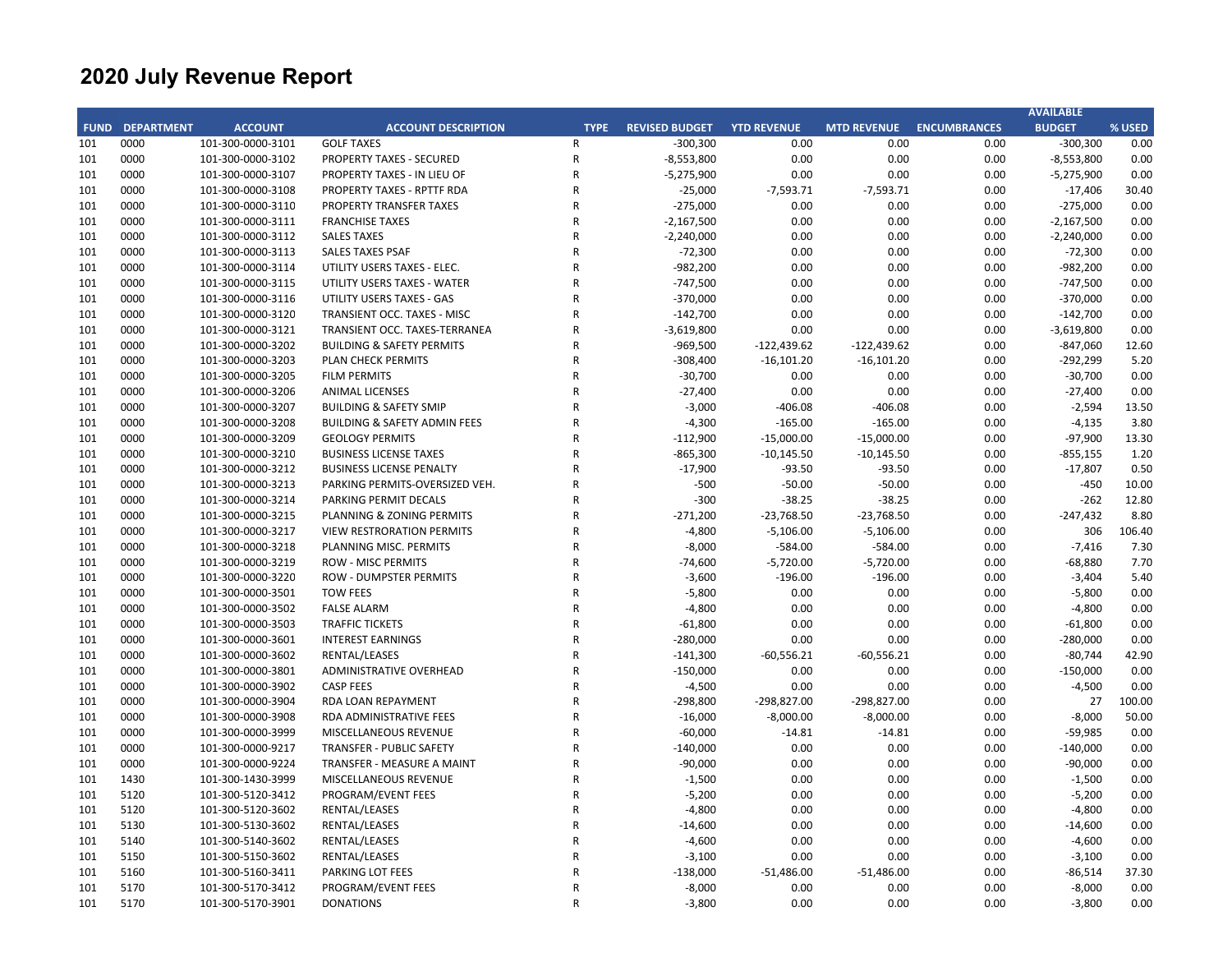|            |                        |                   |                                   |                |                       |                    |                    |                     | <b>AVAILABLE</b> |        |
|------------|------------------------|-------------------|-----------------------------------|----------------|-----------------------|--------------------|--------------------|---------------------|------------------|--------|
|            | <b>FUND DEPARTMENT</b> | <b>ACCOUNT</b>    | <b>ACCOUNT DESCRIPTION</b>        | <b>TYPE</b>    | <b>REVISED BUDGET</b> | <b>YTD REVENUE</b> | <b>MTD REVENUE</b> | <b>ENCUMBRANCES</b> | <b>BUDGET</b>    | % USED |
| 101        | 5180                   | 101-300-5180-3602 | RENTAL/LEASES                     | R              | $-152,900$            | 0.00               | 0.00               | 0.00                | $-152,900$       | 0.00   |
| 101        | 5180                   | 101-300-5180-3701 | PVIC SALES TAXABLE                | ${\sf R}$      | $-79,200$             | 0.00               | 0.00               | 0.00                | $-79,200$        | 0.00   |
| 101        | 5180                   | 101-300-5180-3901 | <b>DONATIONS</b>                  | ${\sf R}$      | $-5,400$              | 0.00               | 0.00               | 0.00                | $-5,400$         | 0.00   |
| 101        | 5190                   | 101-300-5190-3412 | PROGRAM/EVENT FEES                | $\mathsf{R}$   | $-1,000$              | 0.00               | 0.00               | 0.00                | $-1,000$         | 0.00   |
| 101        | 5190                   | 101-300-5190-3901 | <b>DONATIONS</b>                  | $\mathsf{R}$   | $-800$                | 0.00               | 0.00               | 0.00                | $-800$           | 0.00   |
| 101        | 4140                   | 101-300-4140-3504 | <b>CODE ENFORCEMENT CITATIONS</b> | ${\sf R}$      | $-15,000$             | $-2,700.00$        | $-2,700.00$        | 0.00                | $-12,300$        | 18.00  |
| 101        | 5131                   | 101-300-5131-3412 | PROGRAM/EVENT FEES                | R              | $-34,600$             | 0.00               | 0.00               | 0.00                | $-34,600$        | 0.00   |
| 101        | 9101                   | 101-300-9101-3301 | <b>FEDERAL GRANTS</b>             | ${\sf R}$      | 0                     | $-85,876.00$       | $-85,876.00$       | 0.00                | 85,876           | 100.00 |
| 202        | 0000                   | 202-300-0000-3304 | STATE GRANTS - SECTION 2103       | $\mathsf{R}$   | $-291,500$            | $-26,173.88$       | $-26,173.88$       | 0.00                | $-265,326$       | 9.00   |
| 202        | 0000                   | 202-300-0000-3305 | STATE GRANTS - SECTION 2105       | $\mathsf{R}$   | $-190,200$            | $-17,280.14$       | $-17,280.14$       | 0.00                | $-172,920$       | 9.10   |
| 202        | 0000                   | 202-300-0000-3306 | STATE GRANTS - SECTION 2106       | ${\sf R}$      | $-116,100$            | $-10,427.41$       | $-10,427.41$       | 0.00                | $-105,673$       | 9.00   |
| 202        | 0000                   | 202-300-0000-3307 | STATE GRANTS - SECTION 2107       | ${\sf R}$      | $-249,700$            | $-23,704.44$       | $-23,704.44$       | 0.00                | $-225,996$       | 9.50   |
| 202        | 0000                   | 202-300-0000-3308 | STATE GRANTS - SECTION 2107.5     | R              | $-4,800$              | $-6,000.00$        | $-6,000.00$        | 0.00                | 1,200            | 125.00 |
| 202        | 0000                   | 202-300-0000-3309 | STATE GAS TAX - SB1               | $\mathsf{R}$   | $-565,700$            | 0.00               | 0.00               | 0.00                | $-565,700$       | 0.00   |
| 202        | 0000                   | 202-300-0000-3601 | <b>INTEREST EARNINGS</b>          | $\mathsf{R}$   | $-5,400$              | 0.00               | 0.00               | 0.00                | $-5,400$         | 0.00   |
| 202        | 0000                   | 202-300-0000-3999 | MISCELLANEOUS REVENUE             | $\mathsf{R}$   | $-38,600$             | 0.00               | 0.00               | 0.00                | $-38,600$        | 0.00   |
| 209        | 0000                   | 209-300-0000-3102 | <b>PROPERTY TAXES - SECURED</b>   | R              | $-2,300$              | 0.00               | 0.00               | 0.00                | $-2,300$         | 0.00   |
| 209        | 0000                   | 209-300-0000-3601 | <b>INTEREST EARNINGS</b>          | $\mathsf{R}$   | $-200$                | 0.00               | 0.00               | 0.00                | $-200$           | 0.00   |
| 211        | 0000                   | 211-300-0000-3102 | <b>PROPERTY TAXES - SECURED</b>   | $\mathsf{R}$   | $-606,800$            | 0.00               | 0.00               | 0.00                | $-606,800$       | 0.00   |
| 211        | 0000                   | 211-300-0000-3601 | <b>INTEREST EARNINGS</b>          | ${\sf R}$      | $-21,400$             | 0.00               | 0.00               | 0.00                | $-21,400$        | 0.00   |
| 213        | 0000                   | 213-300-0000-3302 | <b>STATE GRANTS</b>               | R              | $-22,100$             | 0.00               | 0.00               | 0.00                | $-22,100$        | 0.00   |
| 213        | 0000                   | 213-300-0000-3406 | <b>WASTE REDUCTION FEES</b>       | $\mathsf{R}$   | $-104,300$            | 0.00               | 0.00               | 0.00                | $-104,300$       | 0.00   |
| 213        | 0000                   | 213-300-0000-3601 | <b>INTEREST EARNINGS</b>          | ${\sf R}$      | $-4,600$              | 0.00               | 0.00               | 0.00                | $-4,600$         | 0.00   |
| 214        | 0000                   | 214-300-0000-3303 | <b>LOCAL GRANTS</b>               | $\mathsf{R}$   | $-50,000$             | 0.00               | 0.00               | 0.00                | $-50,000$        | 0.00   |
| 214        | 0000                   | 214-300-0000-3601 | <b>INTEREST EARNINGS</b>          | R              | $-5,000$              | 0.00               | 0.00               | 0.00                | $-5,000$         | 0.00   |
| 215        | 0000                   | 215-300-0000-3303 | <b>LOCAL GRANTS</b>               | R              | $-696,200$            | $-64,768.37$       | $-64,768.37$       | 0.00                | $-631,432$       | 9.30   |
| 215        | 0000                   | 215-300-0000-3601 | <b>INTEREST EARNINGS</b>          | $\mathsf{R}$   | $-6,200$              | 0.00               | 0.00               | 0.00                | $-6,200$         | 0.00   |
| 216        | 0000                   | 216-300-0000-3303 | <b>LOCAL GRANTS</b>               | $\mathsf{R}$   | $-839,400$            | $-78,083.79$       | $-78,083.79$       | 0.00                | $-761,316$       | 9.30   |
| 216        | 0000                   | 216-300-0000-3601 | <b>INTEREST EARNINGS</b>          | $\mathsf{R}$   | $-10,000$             | 0.00               | 0.00               | 0.00                | $-10,000$        | 0.00   |
| 217        | 0000                   | 217-300-0000-3302 | <b>STATE GRANTS</b>               | R              | $-150,000$            | 0.00               | 0.00               | 0.00                | $-150,000$       | 0.00   |
| 217        | 0000                   | 217-300-0000-3601 | <b>INTEREST EARNINGS</b>          | ${\sf R}$      | $-7,700$              | 0.00               | 0.00               | 0.00                | $-7,700$         | 0.00   |
| 220        | 0000                   | 220-300-0000-3303 | <b>LOCAL GRANTS</b>               | $\overline{R}$ | $-522,200$            | $-48,592.74$       | $-48,592.74$       | 0.00                | $-473,607$       | 9.30   |
| 220        | 0000                   | 220-300-0000-3601 | <b>INTEREST EARNINGS</b>          | $\mathsf{R}$   | $-23,200$             | 0.00               | 0.00               | 0.00                | $-23,200$        | 0.00   |
| 221        | 0000                   | 221-300-0000-3303 | <b>LOCAL GRANTS</b>               | $\mathsf{R}$   | $-529,500$            | $-55,122.40$       | $-55,122.40$       | 0.00                | $-474,378$       | 10.40  |
| 221        | 0000                   | 221-300-0000-3601 |                                   | R              | $-500$                | 0.00               | 0.00               | 0.00                | $-500$           | 0.00   |
|            | 0000                   |                   | <b>INTEREST EARNINGS</b>          | $\mathsf{R}$   |                       | 0.00               | 0.00               |                     |                  | 0.00   |
| 222<br>223 |                        | 222-300-0000-3601 | <b>INTEREST EARNINGS</b>          | $\mathsf{R}$   | $-12,400$             |                    | 0.00               | 0.00                | $-12,400$        |        |
|            | 0000                   | 223-300-0000-3601 | <b>INTEREST EARNINGS</b>          | $\mathsf{R}$   | $-14,000$             | 0.00               |                    | 0.00                | $-14,000$        | 0.00   |
| 223        | 0000                   | 223-300-0000-9101 | <b>TRANSFER - GENERAL FUND</b>    | $\mathsf{R}$   | $-10,000$             | 0.00               | 0.00               | 0.00                | $-10,000$        | 0.00   |
| 224        | 0000                   | 224-300-0000-3303 | <b>LOCAL GRANTS</b>               |                | $-90,000$             | 0.00               | 0.00               | 0.00                | $-90,000$        | 0.00   |
| 224        | 0000                   | 224-300-0000-3601 | <b>INTEREST EARNINGS</b>          | $\mathsf{R}$   | $-1,000$              | 0.00               | 0.00               | 0.00                | $-1,000$         | 0.00   |
| 225        | 0000                   | 225-300-0000-3102 | <b>PROPERTY TAXES - SECURED</b>   | $\mathsf{R}$   | $-50,000$             | 0.00               | 0.00               | 0.00                | $-50,000$        | 0.00   |
| 225        | 0000                   | 225-300-0000-3601 | <b>INTEREST EARNINGS</b>          | R              | $-2,000$              | 0.00               | 0.00               | 0.00                | $-2,000$         | 0.00   |
| 228        | 0000                   | 228-300-0000-3601 | <b>INTEREST EARNINGS</b>          | $\mathsf{R}$   | $-25,000$             | 0.00               | 0.00               | 0.00                | $-25,000$        | 0.00   |
| 285        | 0000                   | 285-300-0000-3601 | <b>INTEREST EARNINGS</b>          | ${\sf R}$      | $-2,600$              | 0.00               | 0.00               | 0.00                | $-2,600$         | 0.00   |
| 285        | 0000                   | 285-300-0000-9101 | <b>TRANSFER - GENERAL FUND</b>    | $\mathsf{R}$   | $-20,000$             | 0.00               | 0.00               | 0.00                | $-20,000$        | 0.00   |
| 310        | 0000                   | 310-300-0000-3301 | <b>FEDERAL GRANTS</b>             | $\mathsf{R}$   | $-217,700$            | 0.00               | 0.00               | 0.00                | $-217,700$       | 0.00   |
| 330        | 0000                   | 330-300-0000-3601 | <b>INTEREST EARNINGS</b>          | ${\sf R}$      | $-460,000$            | 0.00               | 0.00               | 0.00                | $-460,000$       | 0.00   |
| 330        | 0000                   | 330-300-0000-9101 | <b>TRANSFER - GENERAL FUND</b>    | $\mathsf{R}$   | $-1,934,000$          | 0.00               | 0.00               | 0.00                | $-1,934,000$     | 0.00   |
| 334        | 0000                   | 334-300-0000-3601 | <b>INTEREST EARNINGS</b>          | $\mathsf{R}$   | $-25,000$             | 0.00               | 0.00               | 0.00                | $-25,000$        | 0.00   |
| 334        | 0000                   | 334-300-0000-3907 | <b>DEVELOPER FEES</b>             | $\mathsf{R}$   | $\Omega$              | $-23,652.33$       | $-23,652.33$       | 0.00                | 23,652           | 100.00 |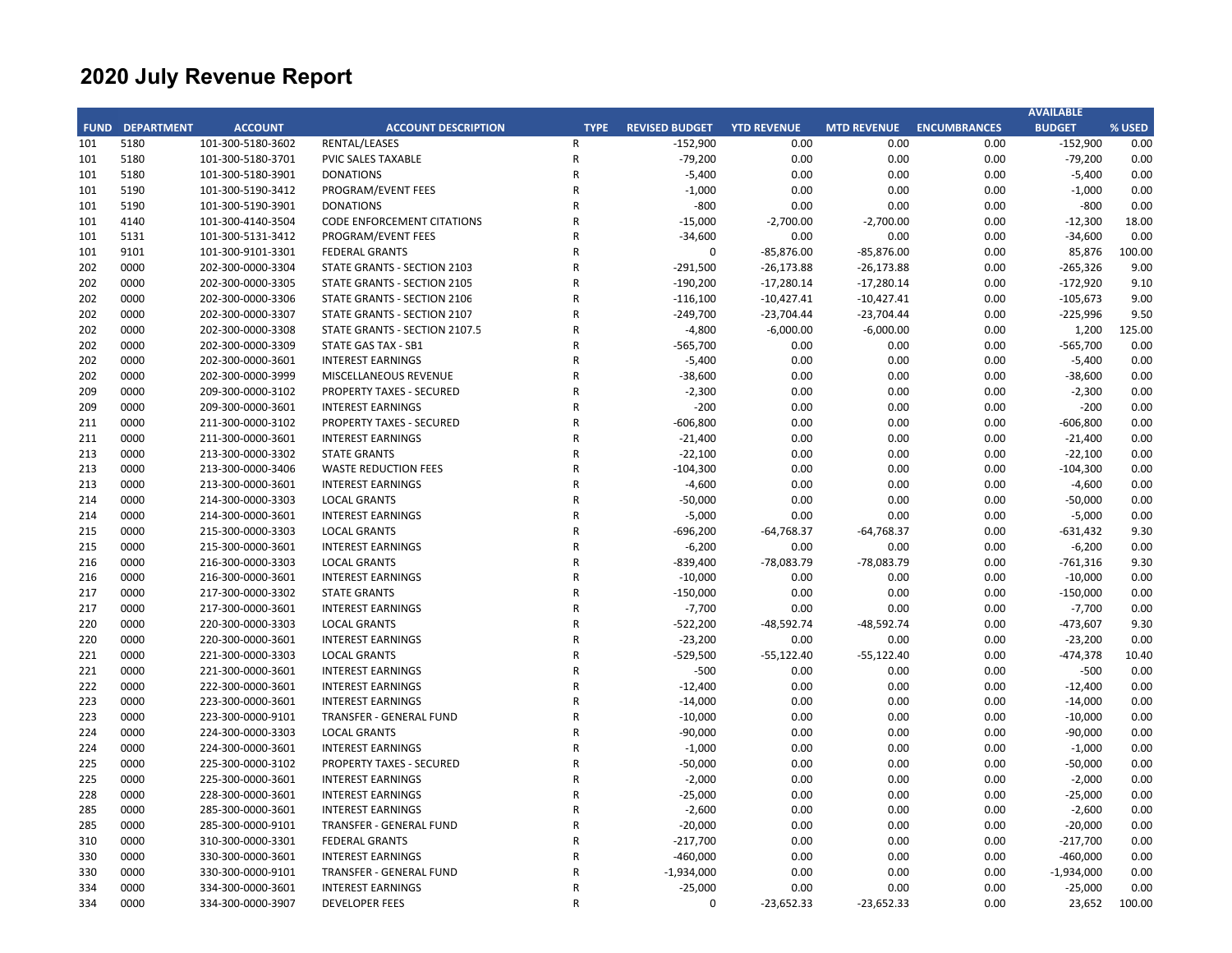|             |                   |                   |                               |             |                       |                    |                    |                     | <b>AVAILABLE</b> |        |
|-------------|-------------------|-------------------|-------------------------------|-------------|-----------------------|--------------------|--------------------|---------------------|------------------|--------|
| <b>FUND</b> | <b>DEPARTMENT</b> | <b>ACCOUNT</b>    | <b>ACCOUNT DESCRIPTION</b>    | <b>TYPE</b> | <b>REVISED BUDGET</b> | <b>YTD REVENUE</b> | <b>MTD REVENUE</b> | <b>ENCUMBRANCES</b> | <b>BUDGET</b>    | % USED |
| 336         | 0000              | 336-300-0000-3601 | <b>INTEREST EARNINGS</b>      |             | $-3,000$              | 0.00               | 0.00               | 0.00                | $-3,000$         | 0.00   |
| 336         | 0000              | 336-300-0000-3904 | <b>RDA LOAN REPAYMENT</b>     | R           | $-43,200$             | 0.00               | 0.00               | 0.00                | $-43,200$        | 0.00   |
| 337         | 0000              | 337-300-0000-3601 | <b>INTEREST EARNINGS</b>      |             | $-15,000$             | 0.00               | 0.00               | 0.00                | $-15,000$        | 0.00   |
| 338         | 0000              | 338-300-0000-3601 | <b>INTEREST EARNINGS</b>      |             | $-10,000$             | 0.00               | 0.00               | 0.00                | $-10,000$        | 0.00   |
| 681         | 0000              | 681-300-0000-3601 | <b>INTEREST EARNINGS</b>      |             | $-45,000$             | 0.00               | 0.00               | 0.00                | $-45,000$        | 0.00   |
| 681         | 0000              | 681-300-0000-3803 | EQUIPMENT REPLACEMENT CHARGES |             | $-93.300$             | 0.00               | 0.00               | 0.00                | $-93,300$        | 0.00   |
| 795         | 0000              | 795-300-0000-3601 | <b>INTEREST EARNINGS</b>      | R           | $-2,600$              | 0.00               | 0.00               | 0.00                | $-2,600$         | 0.00   |
|             |                   |                   | Revenue Total                 |             | $-37,339,300$         | $-1,068,672.88$    | $-1,068,672.88$    | 0.00                | $-36,270,627$    | 2.90   |
|             |                   |                   | <b>Expense Total</b>          |             |                       | 0.00               | 0.00               | 0.00                |                  | 0.00   |
|             |                   |                   | <b>Grand Total</b>            |             | $-37,339,300$         | $-1,068,672.88$    | $-1,068,672.88$    | 0.00                | $-36,270,627$    | 2.90   |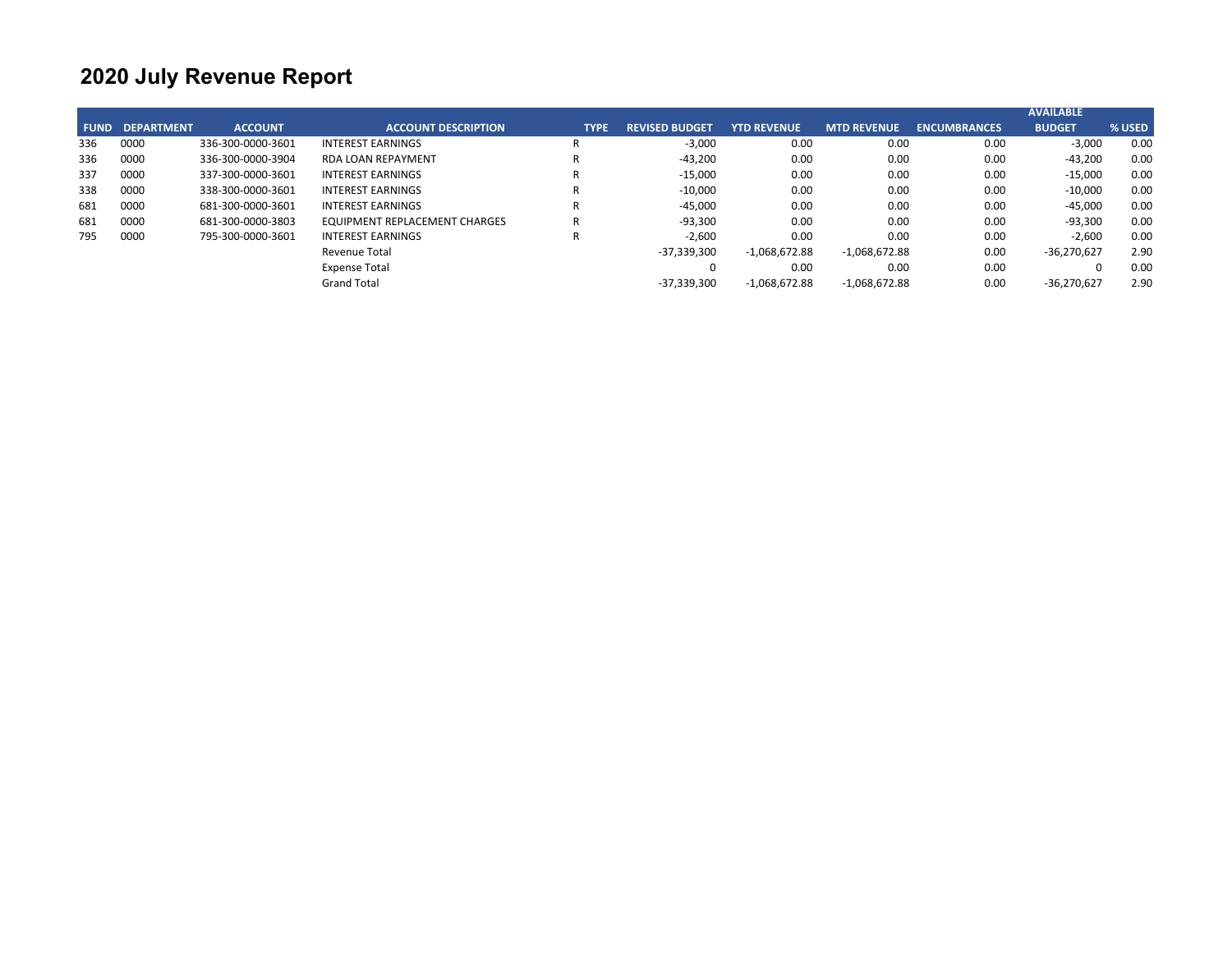|     |                        |                   |                                         |             |                       |                    |               |                                 | <b>AVAILABLE</b> |        |
|-----|------------------------|-------------------|-----------------------------------------|-------------|-----------------------|--------------------|---------------|---------------------------------|------------------|--------|
|     | <b>FUND DEPARTMENT</b> | <b>ACCOUNT</b>    | <b>ACCOUNT DESCRIPTION</b>              | <b>TYPE</b> | <b>REVISED BUDGET</b> | <b>YTD REVENUE</b> |               | <b>MTD REVENUE ENCUMBRANCES</b> | <b>BUDGET</b>    | % USED |
| 101 | 0000                   | 101-300-0000-3101 | <b>GOLF TAXES</b>                       | R           | $-395,300$            | 0.00               | 0.00          | 0.00                            | $-395,300$       | 0.00   |
| 101 | 0000                   | 101-300-0000-3102 | <b>PROPERTY TAXES - SECURED</b>         | ${\sf R}$   | $-8,338,300$          | 0.00               | 0.00          | 0.00                            | $-8,338,300$     | 0.00   |
| 101 | 0000                   | 101-300-0000-3107 | PROPERTY TAXES - IN LIEU OF             | R           | $-5,106,900$          | 0.00               | 0.00          | 0.00                            | $-5,106,900$     | 0.00   |
| 101 | 0000                   | 101-300-0000-3108 | PROPERTY TAXES - RPTTF RDA              | R           | $-50,300$             | $-31,921.57$       | $-31,921.57$  | 0.00                            | $-18,378$        | 63.50  |
| 101 | 0000                   | 101-300-0000-3110 | <b>PROPERTY TRANSFER TAXES</b>          | R           | $-480,000$            | 0.00               | 0.00          | 0.00                            | $-480,000$       | 0.00   |
| 101 | 0000                   | 101-300-0000-3111 | <b>FRANCHISE TAXES</b>                  | R           | $-2,044,400$          | 0.00               | 0.00          | 0.00                            | $-2,044,400$     | 0.00   |
| 101 | 0000                   | 101-300-0000-3112 | <b>SALES TAXES</b>                      | R           | $-2,448,700$          | 0.00               | 0.00          | 0.00                            | $-2,448,700$     | 0.00   |
| 101 | 0000                   | 101-300-0000-3113 | <b>SALES TAXES PSAF</b>                 | R           | $-80,300$             | 0.00               | 0.00          | 0.00                            | $-80,300$        | 0.00   |
| 101 | 0000                   | 101-300-0000-3114 | UTILITY USERS TAXES - ELEC.             | R           | $-982,200$            | 0.00               | 0.00          | 0.00                            | $-982,200$       | 0.00   |
| 101 | 0000                   | 101-300-0000-3115 | UTILITY USERS TAXES - WATER             | R           | $-747,500$            | 0.00               | 0.00          | 0.00                            | $-747,500$       | 0.00   |
| 101 | 0000                   | 101-300-0000-3116 | UTILITY USERS TAXES - GAS               | R           | $-212,600$            | 0.00               | 0.00          | 0.00                            | $-212,600$       | 0.00   |
| 101 | 0000                   | 101-300-0000-3120 | TRANSIENT OCC. TAXES - MISC             | R           | $-210,100$            | 0.00               | 0.00          | 0.00                            | $-210,100$       | 0.00   |
| 101 | 0000                   | 101-300-0000-3121 | TRANSIENT OCC. TAXES-TERRANEA           | R           | $-5,331,200$          | 0.00               | 0.00          | 0.00                            | $-5,331,200$     | 0.00   |
| 101 | 0000                   | 101-300-0000-3202 | <b>BUILDING &amp; SAFETY PERMITS</b>    | R           | $-1,200,000$          | $-137,584.25$      | $-137,584.25$ | 0.00                            | $-1,062,416$     | 11.50  |
| 101 | 0000                   | 101-300-0000-3203 | <b>PLAN CHECK PERMITS</b>               | R           | $-370,000$            | $-46,780.54$       | $-46,780.54$  | 0.00                            | $-323,219$       | 12.60  |
| 101 | 0000                   | 101-300-0000-3205 | <b>FILM PERMITS</b>                     | R           | $-2,200$              | 0.00               | 0.00          | 0.00                            | $-2,200$         | 0.00   |
| 101 | 0000                   | 101-300-0000-3206 | <b>ANIMAL LICENSES</b>                  | R           | $-30,000$             | 0.00               | 0.00          | 0.00                            | $-30,000$        | 0.00   |
| 101 | 0000                   | 101-300-0000-3207 | <b>BUILDING &amp; SAFETY SMIP</b>       | R           | $-1,100$              | $-539.96$          | -539.96       | 0.00                            | $-560$           | 49.10  |
| 101 | 0000                   | 101-300-0000-3208 | <b>BUILDING &amp; SAFETY ADMIN FEES</b> | R           | $-1,500$              | $-205.50$          | $-205.50$     | 0.00                            | $-1,295$         | 13.70  |
| 101 | 0000                   | 101-300-0000-3209 | <b>GEOLOGY PERMITS</b>                  | R           | $-120,000$            | $-16,485.00$       | $-16,485.00$  | 0.00                            | $-103,515$       | 13.70  |
| 101 | 0000                   | 101-300-0000-3210 | <b>BUSINESS LICENSE TAXES</b>           | R           | $-904,100$            | $-16,496.80$       | $-16,496.80$  | 0.00                            | $-887,603$       | 1.80   |
| 101 | 0000                   | 101-300-0000-3212 | <b>BUSINESS LICENSE PENALTY</b>         | R           | $\mathbf 0$           | 131.84             | 131.84        | 0.00                            | $-132$           | 100.00 |
| 101 | 0000                   | 101-300-0000-3213 | PARKING PERMITS-OVERSIZED VEH.          | R           | $-500$                | $-130.00$          | $-130.00$     | 0.00                            | $-370$           | 26.00  |
| 101 | 0000                   | 101-300-0000-3214 | <b>PARKING PERMIT DECALS</b>            | R           | $-900$                | $-33.25$           | $-33.25$      | 0.00                            | $-867$           | 3.70   |
| 101 | 0000                   | 101-300-0000-3215 | PLANNING & ZONING PERMITS               | R           | $-370,000$            | $-52,027.08$       | $-52,027.08$  | 0.00                            | $-317,973$       | 14.10  |
| 101 | 0000                   | 101-300-0000-3217 | <b>VIEW RESTRORATION PERMITS</b>        | R           | $\mathbf 0$           | $-5,106.00$        | $-5,106.00$   | 0.00                            | 5,106            | 100.00 |
| 101 | 0000                   | 101-300-0000-3218 | PLANNING MISC. PERMITS                  | R           | $-3,000$              | $-856.00$          | $-856.00$     | 0.00                            | $-2,144$         | 28.50  |
| 101 | 0000                   | 101-300-0000-3219 | <b>ROW - MISC PERMITS</b>               | R           | $-65,000$             | $-4,285.00$        | $-4,285.00$   | 0.00                            | $-60,715$        | 6.60   |
| 101 | 0000                   | 101-300-0000-3220 | <b>ROW - DUMPSTER PERMITS</b>           | R           | $-3,600$              | $-392.00$          | $-392.00$     | 0.00                            | $-3,208$         | 10.90  |
| 101 | 0000                   | 101-300-0000-3501 | <b>TOW FEES</b>                         | R           | $-8,000$              | 0.00               | 0.00          | 0.00                            | $-8,000$         | 0.00   |
| 101 | 0000                   | 101-300-0000-3502 | <b>FALSE ALARM</b>                      | R           | $-1,000$              | 0.00               | 0.00          | 0.00                            | $-1,000$         | 0.00   |
| 101 | 0000                   | 101-300-0000-3503 | <b>TRAFFIC TICKETS</b>                  | R           | $-88,000$             | 0.00               | 0.00          | 0.00                            | $-88,000$        | 0.00   |
| 101 | 0000                   | 101-300-0000-3601 | <b>INTEREST EARNINGS</b>                | R           | $-383,600$            | 0.00               | 0.00          | 0.00                            | $-383,600$       | 0.00   |
| 101 | 0000                   | 101-300-0000-3602 | RENTAL/LEASES                           | R           | $-182,900$            | $-25,473.82$       | $-25,473.82$  | 0.00                            | $-157,426$       | 13.90  |
| 101 | 0000                   | 101-300-0000-3801 | <b>ADMINISTRATIVE OVERHEAD</b>          | R           | $-139,700$            | 0.00               | 0.00          | 0.00                            | $-139,700$       | 0.00   |
| 101 | 0000                   | 101-300-0000-3902 | <b>CASP FEES</b>                        | R           | $-500$                | 0.00               | 0.00          | 0.00                            | $-500$           | 0.00   |
| 101 | 0000                   | 101-300-0000-3904 | RDA LOAN REPAYMENT                      | R           | $-175,000$            | 0.00               | 0.00          | 0.00                            | $-175,000$       | 0.00   |
| 101 | 0000                   | 101-300-0000-3906 | SALES OF SIGNS/SERVICES                 | R           | $-600$                | 0.00               | 0.00          | 0.00                            | $-600$           | 0.00   |
| 101 | 0000                   | 101-300-0000-3999 | <b>MISCELLANEOUS REVENUE</b>            | R           | $-289,000$            | $-882.56$          | $-882.56$     | 0.00                            | $-288,117$       | 0.30   |
| 101 | 0000                   | 101-300-0000-9217 | <b>TRANSFER - PUBLIC SAFETY</b>         | R           | $-175,000$            | 0.00               | 0.00          | 0.00                            | $-175,000$       | 0.00   |
| 101 | 0000                   | 101-300-0000-9224 | TRANSFER - MEASURE A MAINT              | R           |                       | 0.00               | 0.00          | 0.00                            | $-100,000$       | 0.00   |
| 101 | 1430                   |                   | MISCELLANEOUS REVENUE                   | R           | $-100,000$<br>$-400$  |                    |               |                                 | 640              | 260.00 |
| 101 |                        | 101-300-1430-3999 |                                         | R           |                       | $-1,040.00$        | $-1,040.00$   | 0.00                            |                  |        |
|     | 5130                   | 101-300-5130-3602 | RENTAL/LEASES                           | R           | $-40,000$             | $-532.00$          | $-532.00$     | 0.00                            | $-39,468$        | 1.30   |
| 101 | 5140                   | 101-300-5140-3602 | RENTAL/LEASES                           |             | $-7,000$              | $-188.00$          | $-188.00$     | 0.00                            | $-6,812$         | 2.70   |
| 101 | 5150                   | 101-300-5150-3602 | RENTAL/LEASES                           | R           | $-20,000$             | 0.00               | 0.00          | 0.00                            | $-20,000$        | 0.00   |
| 101 | 5160                   | 101-300-5160-3411 | PARKING LOT FEES                        | R<br>R      | $-230,000$            | $-30,924.00$       | $-30,924.00$  | 0.00                            | $-199,076$       | 13.40  |
| 101 | 5170                   | 101-300-5170-3412 | PROGRAM/EVENT FEES                      |             | $-8,000$              | 0.00               | 0.00          | 0.00                            | $-8,000$         | 0.00   |
| 101 | 5170                   | 101-300-5170-3901 | <b>DONATIONS</b>                        | R           | $-16,000$             | $-100.00$          | $-100.00$     | 0.00                            | $-15,900$        | 0.60   |
| 101 | 5180                   | 101-300-5180-3602 | RENTAL/LEASES                           | R           | $-205,000$            | $-500.00$          | $-500.00$     | 0.00                            | $-204,500$       | 0.20   |
| 101 | 5180                   | 101-300-5180-3701 | PVIC SALES TAXABLE                      | R           | $-120,000$            | $-10,695.20$       | $-10,695.20$  | 0.00                            | $-109,305$       | 8.90   |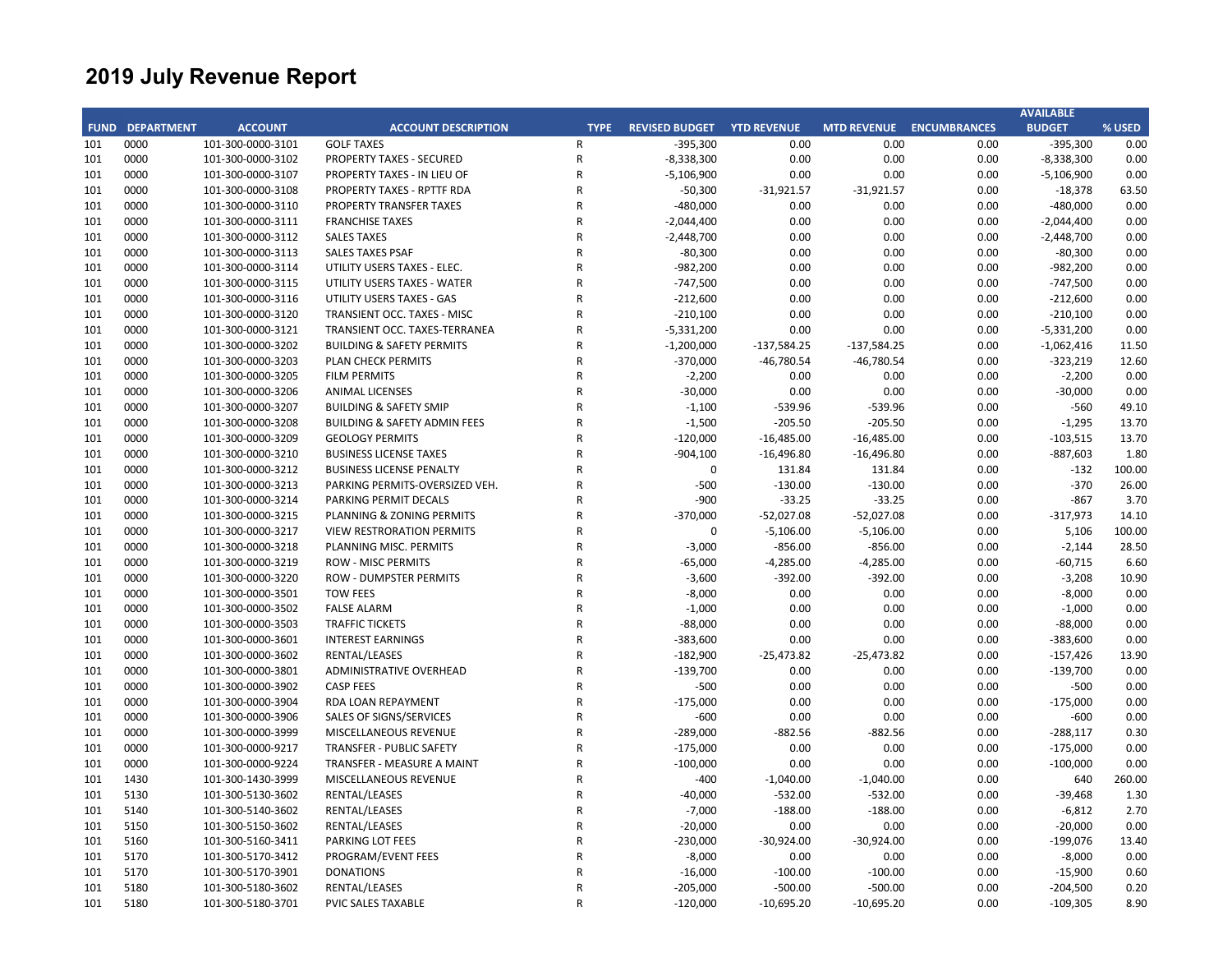|     |                        |                   |                                 |             |                       |                    |              |                                 | <b>AVAILABLE</b> |        |
|-----|------------------------|-------------------|---------------------------------|-------------|-----------------------|--------------------|--------------|---------------------------------|------------------|--------|
|     | <b>FUND DEPARTMENT</b> | <b>ACCOUNT</b>    | <b>ACCOUNT DESCRIPTION</b>      | <b>TYPE</b> | <b>REVISED BUDGET</b> | <b>YTD REVENUE</b> |              | <b>MTD REVENUE ENCUMBRANCES</b> | <b>BUDGET</b>    | % USED |
| 101 | 5180                   | 101-300-5180-3901 | <b>DONATIONS</b>                | R           | $\mathbf 0$           | $-1,434.50$        | $-1,434.50$  | 0.00                            | 1,435            | 100.00 |
| 101 | 5190                   | 101-300-5190-3412 | PROGRAM/EVENT FEES              | ${\sf R}$   | $-6,000$              | $-498.00$          | $-498.00$    | 0.00                            | $-5,502$         | 8.30   |
| 101 | 5190                   | 101-300-5190-3901 | <b>DONATIONS</b>                | R           | $-3,000$              | 0.00               | 0.00         | 0.00                            | $-3,000$         | 0.00   |
| 101 | 5131                   | 101-300-5131-3412 | PROGRAM/EVENT FEES              | R           | $\mathbf 0$           | $-375.00$          | $-375.00$    | 0.00                            | 375              | 100.00 |
| 202 | 0000                   | 202-300-0000-3304 | STATE GRANTS - SECTION 2103     | R           | $-364,400$            | $-15,722.13$       | $-15,722.13$ | 0.00                            | $-348,678$       | 4.30   |
| 202 | 0000                   | 202-300-0000-3305 | STATE GRANTS - SECTION 2105     | R           | $-237,700$            | $-15,604.37$       | $-15,604.37$ | 0.00                            | $-222,096$       | 6.60   |
| 202 | 0000                   | 202-300-0000-3306 | STATE GRANTS - SECTION 2106     | R           | $-145,100$            | $-10,648.86$       | $-10,648.86$ | 0.00                            | $-134,451$       | 7.30   |
| 202 | 0000                   | 202-300-0000-3307 | STATE GRANTS - SECTION 2107     | R           | $-312,100$            | $-20,490.84$       | $-20,490.84$ | 0.00                            | $-291,609$       | 6.60   |
| 202 | 0000                   | 202-300-0000-3308 | STATE GRANTS - SECTION 2107.5   | R           | $-6,000$              | $-6,000.00$        | $-6,000.00$  | 0.00                            | $\mathbf 0$      | 100.00 |
| 202 | 0000                   | 202-300-0000-3309 | <b>STATE GAS TAX - SB1</b>      | R           | $-707,100$            | 0.00               | 0.00         | 0.00                            | $-707,100$       | 0.00   |
| 202 | 0000                   | 202-300-0000-3601 | <b>INTEREST EARNINGS</b>        | R           | $-6,800$              | 0.00               | 0.00         | 0.00                            | $-6,800$         | 0.00   |
| 202 | 0000                   | 202-300-0000-3999 | MISCELLANEOUS REVENUE           | R           | $-48,200$             | 0.00               | 0.00         | 0.00                            | $-48,200$        | 0.00   |
| 203 | 0000                   | 203-300-0000-3601 | <b>INTEREST EARNINGS</b>        | R           | $-300$                | 0.00               | 0.00         | 0.00                            | $-300$           | 0.00   |
| 209 | 0000                   | 209-300-0000-3102 | <b>PROPERTY TAXES - SECURED</b> | R           | $-2,300$              | 0.00               | 0.00         | 0.00                            | $-2,300$         | 0.00   |
| 209 | 0000                   | 209-300-0000-3601 | <b>INTEREST EARNINGS</b>        | R           | $-200$                | 0.00               | 0.00         | 0.00                            | $-200$           | 0.00   |
| 211 | 0000                   | 211-300-0000-3102 | <b>PROPERTY TAXES - SECURED</b> | R           | $-606,800$            | 0.00               | 0.00         | 0.00                            | $-606,800$       | 0.00   |
| 211 | 0000                   | 211-300-0000-3601 | <b>INTEREST EARNINGS</b>        | R           | $-21,200$             | 0.00               | 0.00         | 0.00                            | $-21,200$        | 0.00   |
| 213 | 0000                   | 213-300-0000-3302 | <b>STATE GRANTS</b>             | R           | $-22,100$             | 0.00               | 0.00         | 0.00                            | $-22,100$        | 0.00   |
| 213 | 0000                   | 213-300-0000-3406 | <b>WASTE REDUCTION FEES</b>     | R           | $-185,000$            | 0.00               | 0.00         | 0.00                            | $-185,000$       | 0.00   |
| 213 | 0000                   | 213-300-0000-3601 | <b>INTEREST EARNINGS</b>        | R           | $-4,600$              | 0.00               | 0.00         | 0.00                            | $-4,600$         | 0.00   |
| 214 | 0000                   | 214-300-0000-3303 | <b>LOCAL GRANTS</b>             | R           | $-50,000$             | 0.00               | 0.00         | 0.00                            | $-50,000$        | 0.00   |
| 214 | 0000                   | 214-300-0000-3601 | <b>INTEREST EARNINGS</b>        | R           | $-900$                | 0.00               | 0.00         | 0.00                            | $-900$           | 0.00   |
| 215 | 0000                   | 215-300-0000-3303 | <b>LOCAL GRANTS</b>             | R           | $-696,200$            | $-64,808.03$       | $-64,808.03$ | 0.00                            | $-631,392$       | 9.30   |
| 215 | 0000                   | 215-300-0000-3601 | <b>INTEREST EARNINGS</b>        | R           | $-6,200$              | 0.00               | 0.00         | 0.00                            | $-6,200$         | 0.00   |
| 216 | 0000                   | 216-300-0000-3303 | <b>LOCAL GRANTS</b>             | R           | $-839,400$            | $-78,131.41$       | $-78,131.41$ | 0.00                            | $-761,269$       | 9.30   |
| 216 | 0000                   | 216-300-0000-3601 | <b>INTEREST EARNINGS</b>        | R           | $-10,000$             | 0.00               | 0.00         | 0.00                            | $-10,000$        | 0.00   |
| 217 | 0000                   | 217-300-0000-3302 | <b>STATE GRANTS</b>             | R           | $-130,000$            | 0.00               | 0.00         | 0.00                            | $-130,000$       | 0.00   |
| 217 | 0000                   | 217-300-0000-3601 | <b>INTEREST EARNINGS</b>        | R           | $-1,000$              | 0.00               | 0.00         | 0.00                            | $-1,000$         | 0.00   |
| 220 | 0000                   | 220-300-0000-3303 | <b>LOCAL GRANTS</b>             | R           | $-522,200$            | $-48,559.51$       | $-48,559.51$ | 0.00                            | -473,640         | 9.30   |
| 220 | 0000                   | 220-300-0000-3601 | <b>INTEREST EARNINGS</b>        | R           | $-23,200$             | 0.00               | 0.00         | 0.00                            | $-23,200$        | 0.00   |
| 221 | 0000                   | 221-300-0000-3303 | <b>LOCAL GRANTS</b>             | R           | $-591,800$            | $-54,544.79$       | $-54,544.79$ | 0.00                            | $-537,255$       | 9.20   |
| 221 | 0000                   | 221-300-0000-3601 | <b>INTEREST EARNINGS</b>        | R           | $-300$                | 0.00               | 0.00         | 0.00                            | $-300$           | 0.00   |
| 222 | 0000                   | 222-300-0000-3601 | <b>INTEREST EARNINGS</b>        | R           | $-12,400$             | 0.00               | 0.00         | 0.00                            | $-12,400$        | 0.00   |
| 223 | 0000                   | 223-300-0000-3601 | <b>INTEREST EARNINGS</b>        | R           | $-8,100$              | 0.00               | 0.00         | 0.00                            | $-8,100$         | 0.00   |
| 223 | 0000                   | 223-300-0000-9101 | <b>TRANSFER - GENERAL FUND</b>  | R           | $-35,000$             | 0.00               | 0.00         | 0.00                            | $-35,000$        | 0.00   |
| 224 | 0000                   | 224-300-0000-3303 | <b>LOCAL GRANTS</b>             | R           | $-90,000$             | 0.00               | 0.00         | 0.00                            | $-90,000$        | 0.00   |
| 224 | 0000                   | 224-300-0000-3601 | <b>INTEREST EARNINGS</b>        | R           | $-1,100$              | 0.00               | 0.00         | 0.00                            | $-1,100$         | 0.00   |
| 225 | 0000                   | 225-300-0000-3102 | <b>PROPERTY TAXES - SECURED</b> | R           | $-55,100$             | 0.00               | 0.00         | 0.00                            | $-55,100$        | 0.00   |
| 225 | 0000                   | 225-300-0000-3601 | <b>INTEREST EARNINGS</b>        | R           | $-1,900$              | 0.00               | 0.00         | 0.00                            | $-1,900$         | 0.00   |
| 225 | 0000                   | 225-300-0000-9330 | TRANSFER - INFRASTRUCTURE       | R           | $-455,000$            | 0.00               | 0.00         | 0.00                            | $-455,000$       | 0.00   |
| 227 | 0000                   | 227-300-0000-3601 | <b>INTEREST EARNINGS</b>        | R           | $-900$                | 0.00               | 0.00         | 0.00                            | $-900$           | 0.00   |
| 228 | 0000                   | 228-300-0000-3601 | <b>INTEREST EARNINGS</b>        | R           | -9,500                | 0.00               | 0.00         | 0.00                            | $-9,500$         | 0.00   |
| 228 | 0000                   | 228-300-0000-3901 | <b>DONATIONS</b>                | R           | $\mathbf 0$           | $-2,000.00$        | $-2,000.00$  | 0.00                            | 2,000            | 100.00 |
| 285 | 0000                   | 285-300-0000-3601 | <b>INTEREST EARNINGS</b>        | R           | $-1,100$              | 0.00               | 0.00         | 0.00                            | $-1,100$         | 0.00   |
| 285 | 0000                   | 285-300-0000-9101 | TRANSFER - GENERAL FUND         | R           | $-55,000$             | 0.00               | 0.00         | 0.00                            | $-55,000$        | 0.00   |
| 310 | 0000                   | 310-300-0000-3301 | <b>FEDERAL GRANTS</b>           | R           | $-139,300$            | 0.00               | 0.00         | 0.00                            | $-139,300$       | 0.00   |
| 330 | 0000                   | 330-300-0000-3601 | <b>INTEREST EARNINGS</b>        | R           | $-285,500$            | 0.00               | 0.00         | 0.00                            | $-285,500$       | 0.00   |
| 330 | 0000                   | 330-300-0000-9101 | <b>TRANSFER - GENERAL FUND</b>  | R           | $-3,976,900$          | 0.00               | 0.00         | 0.00                            | $-3,976,900$     | 0.00   |
| 331 | 0000                   | 331-300-0000-3301 | <b>FEDERAL GRANTS</b>           | R           | $-452,800$            | 0.00               | 0.00         | 0.00                            | $-452,800$       | 0.00   |
| 331 | 0000                   | 331-300-0000-3601 | <b>INTEREST EARNINGS</b>        | R           | $-1,000$              | 0.00               | 0.00         | 0.00                            | $-1,000$         | 0.00   |